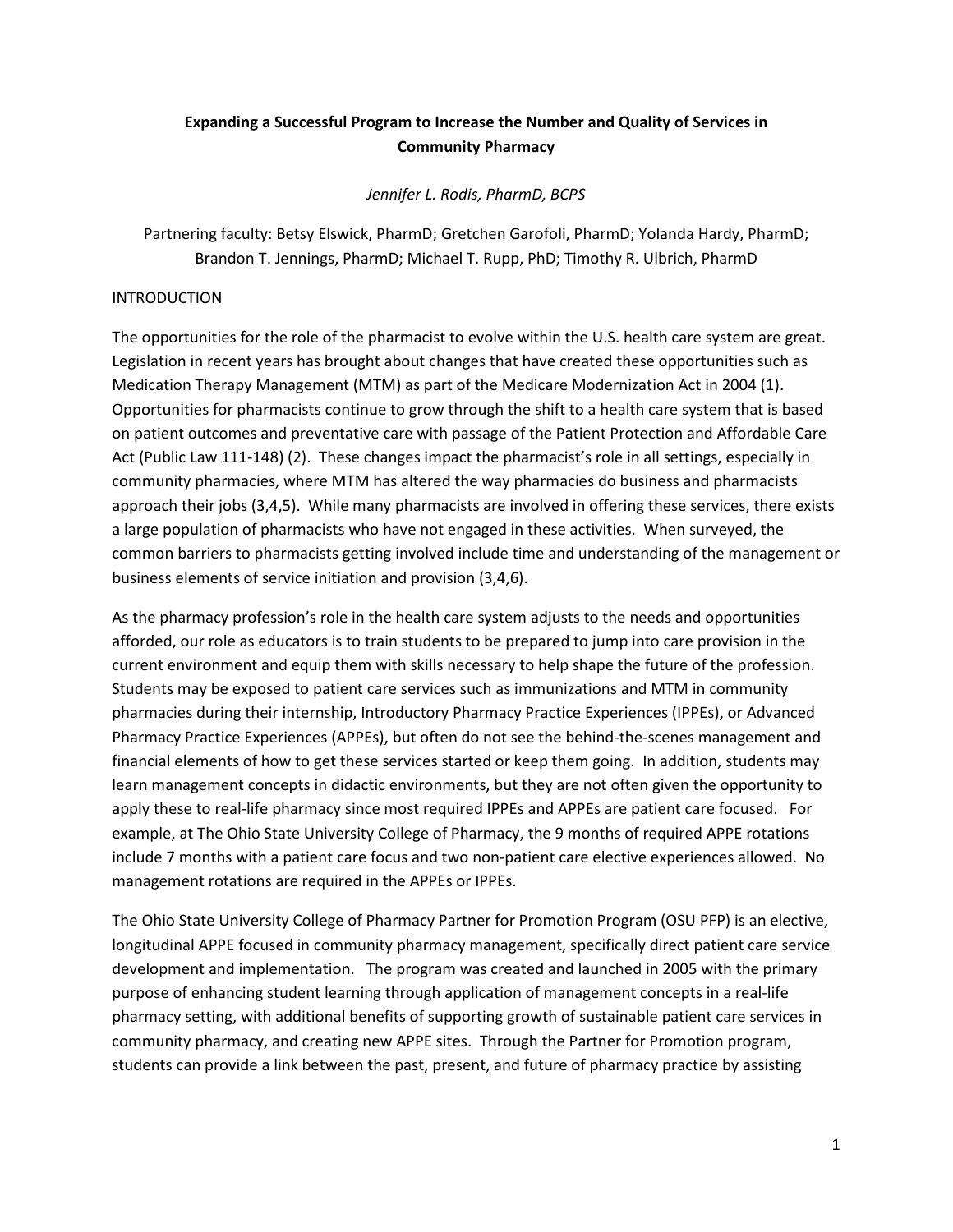current pharmacists with adding direct patient care services to dispensing services, helping keep those services running, and expanding upon them to continue to grow the pharmacist's role in patient care.

The goals of the OSU PFP Program include:

- Create sustainable services for community pharmacies
- Enhance skills and confidence of students and preceptors to deliver and expand patient care services in community pharmacies
- Increase the number of quality community APPE sites

The PFP program has been successful at Ohio State since its inception showing the following impact:

- Engaging 111 students at 53 pharmacy sites in 16 Ohio counties and four states
- Demonstrating service sustainability in PFP pharmacies for approximately 50 percent of sites, with thousands of patients served
- Improvement of pharmacy student and preceptor perceived skills in developing and providing advanced patient care services in the community (7)
- Creating 41 new community APPE sites

With the success of the program at Ohio State, investigators considered the potential impact with expansion of the model to other colleges of pharmacy. This project, funded by the Community Pharmacy Foundation, aimed to test the transferability of the Partner for Promotion (PFP) program model to five additional colleges of pharmacy over a three-year period.

# **METHODS**

The primary investigator had shared PFP with one institution prior to receipt of the funding from Community Pharmacy Foundation. A framework for this adoption was developed as part of this initial transfer and tested with this project (8). This framework is described in Table 1.

|  | Table 1: A framework to guide sharing of educational models |
|--|-------------------------------------------------------------|
|--|-------------------------------------------------------------|

| 1. Identify key personnel and resources                               |
|-----------------------------------------------------------------------|
| 2. Set individual and collaborative goals and timelines               |
| 3. Involve college administration, licensing and/or legal departments |
| 4. Establish and maintain open communication between faculty          |

For recruitment, a list of potential faculty and college partners was identified through networking with the Community Pharmacy Residency Program forums associated with the American Pharmacists Association and via discussions with national leaders in academic community pharmacy and national pharmacy organizations. Faculty and colleges were invited to participate with the goal of including colleges of pharmacy with varying demographics, including geography. Once the faculty partners were identified, the first and third step of the framework was embraced. Faculty worked with the primary investigator to determine key stakeholders at their colleges of pharmacy, universities, as well as in their local community that were necessary to engage for approval and logistics in adopting the PFP program.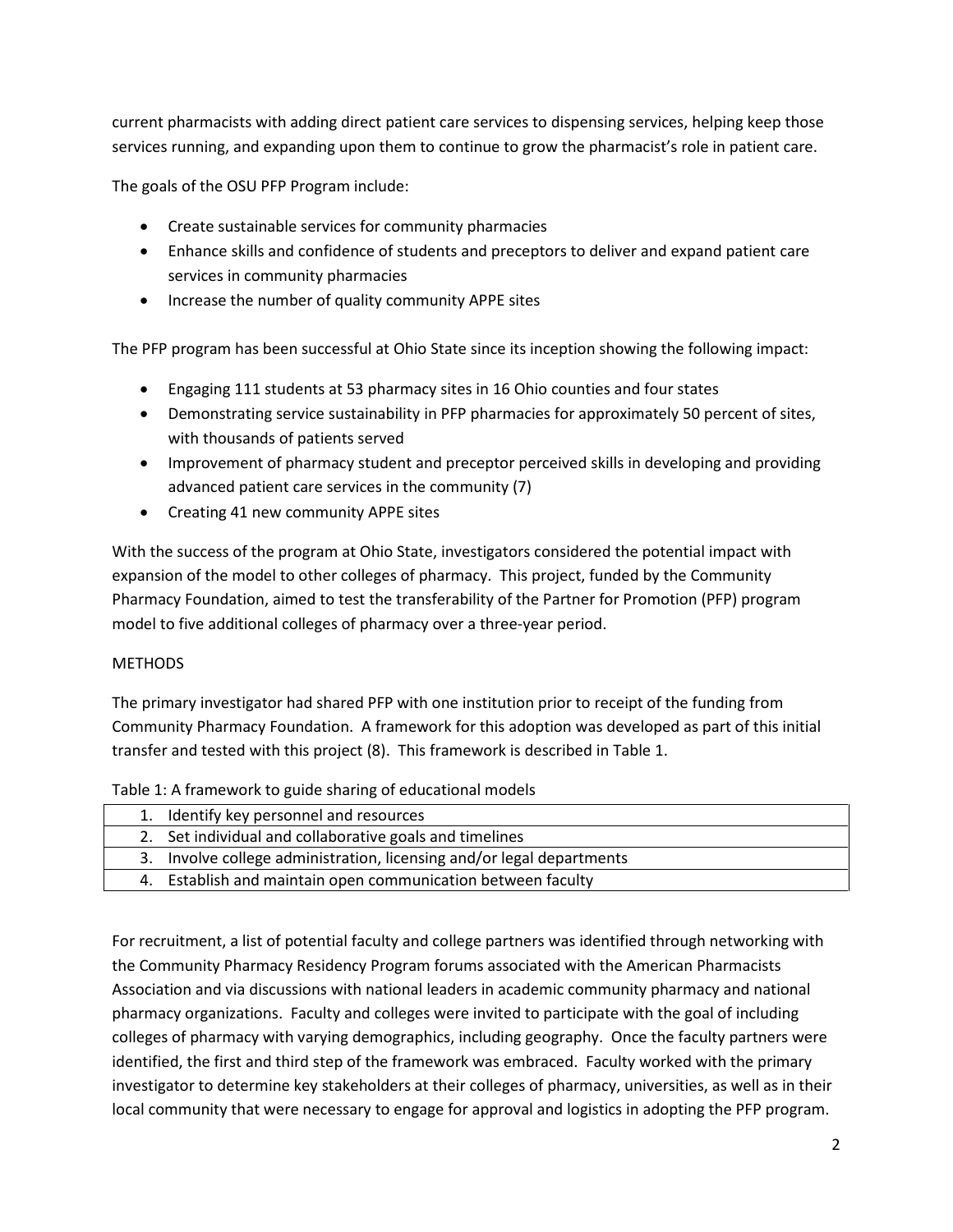Once approval was received, faculty connected their legal departments and research foundations with Ohio State's Office of Sponsored Programs and Technology Commercialization and Knowledge Transfer Office in order to provide start-up funding through the Community Pharmacy Foundation funds and put in place contracts to allow for transfer of the PFP model materials.

The next step of adoption was training of faculty on use of the PFP model. A day and a half training and project kick-off meeting was held in August 2010 at The Ohio State University with a faculty attendee from each collaborating institution. This training event included a description of grant logistics, including deliverables expected from each institution, review and receipt of both hard copy and electronic model materials, and information on accessing materials and training modules online through a secure streaming server. A basic description of the modules is included in Table 2. The primary investigator guided faculty through case studies to practice using the materials as well as covered lessons learned from offering the program at Ohio State.

| <b>Module Title</b>               | <b>Learning Objectives</b>                                               |
|-----------------------------------|--------------------------------------------------------------------------|
| Steps to Developing Patient-      | Identify a basic definition of pharmaceutical care                       |
| <b>Centered Pharmacy Services</b> | Provide examples of successful patient care services in pharmacies       |
|                                   | nationally, regionally, and locally                                      |
|                                   | Review the steps for developing a pharmaceutical care service            |
|                                   | Discuss use of the stepwise process in implementing services in your     |
|                                   | pharmacy                                                                 |
| <b>Conducting a Needs</b>         | Review the structure and importance of the needs assessment process      |
| Assessment (Why)                  | Identify the components of a SWOT analysis                               |
|                                   | Describe potential barriers and methods to address barriers to pharmacy  |
|                                   | service implementation                                                   |
|                                   | Explain how this process relates to selection of a pharmacy service      |
| <b>Conducting a Cost Analysis</b> | Discuss considerations in pricing your patient-centered service          |
|                                   | Define elements to include in your cost analysis                         |
|                                   | Review methods to conduct the analysis                                   |
|                                   | Introduce funding and reimbursement options                              |
| Defining your Patient-            | Review methods to determine what patient-centered pharmacy service       |
| <b>Centered Pharmacy Service</b>  | you will offer                                                           |
| (What)                            | Identify features and benefits of your patient-centered pharmacy service |
|                                   | Develop a mission statement, goals, and objectives for your patient-     |
|                                   | centered pharmacy service                                                |
|                                   | Review the implementation plan/timeline for your patient-centered        |
|                                   | pharmacy service                                                         |
|                                   | Discuss how to create a formal one-page description of your service      |
| <b>Federal Regulations for</b>    | Describe the Clinical Laboratory Improvement Amendments of 1988          |
| Point-of-Care Testing             | (CLIA)                                                                   |
|                                   | Define the purpose and requirements of the Occupational Safety and       |
|                                   | <b>Health Administration (OSHA)</b>                                      |
|                                   | Clarify what CLIA and OSHA mean to community pharmacy practitioners      |
|                                   | Review basic laboratory safety parameters                                |
|                                   |                                                                          |

Table 2: Stepwise approach to developing patient care services description of modules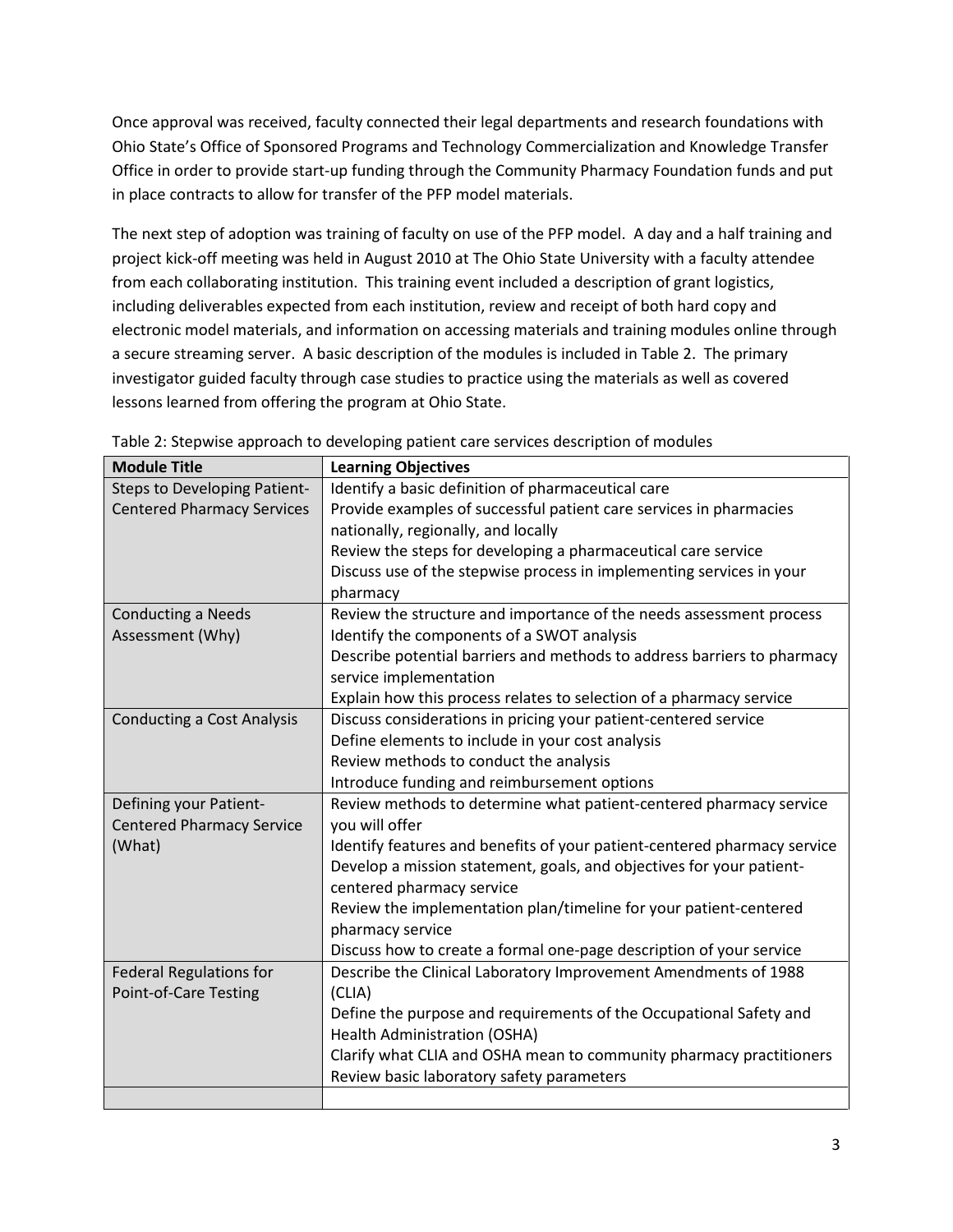| Management & Practice            | Define policies and procedures                                         |
|----------------------------------|------------------------------------------------------------------------|
| Plans (Who, How, & When)         | Understand the description and purpose of a policies and procedures    |
|                                  | document                                                               |
|                                  | Discuss personnel and scheduling                                       |
|                                  | Identify regulatory issues that should be considered as a new advanced |
|                                  | patient care service is implemented                                    |
|                                  | Consider the process for delivering patient care within your advanced  |
|                                  | patient care service                                                   |
|                                  | Describe methods for effective communication and documentation         |
|                                  | within a practice                                                      |
| Reimbursement for                | Describe Medicare, Medicaid, and other payers                          |
| <b>Advanced Patient Care</b>     | Consider the impact of the Health Insurance Portability and            |
| <b>Services</b>                  | Accountability Act of 1996 and the Medicare Prescription Drug          |
|                                  | Improvement and Modernization Act of 2003 on reimbursement             |
|                                  | Discuss current methods being used for reimbursement for pharmacy      |
|                                  | based services                                                         |
|                                  | Discuss the Lewin Group Report and surveys describing provider and     |
|                                  | payer perspectives                                                     |
| Assessing Impact of Your         | Identify the importance of measuring the impact of advanced patient    |
| <b>Patient-Centered Pharmacy</b> | care services                                                          |
| Service                          | Discuss how to formulate a plan to track outcomes in a community       |
|                                  | pharmacy                                                               |
|                                  | Review continuous quality improvement                                  |
| Marketing Your Patient-          | Apply the marketing cycle to community pharmacy patient care services  |
| <b>Centered Pharmacy Service</b> | Discuss how to create a marketing plan                                 |
|                                  | Provide examples of promotional materials to market advanced patient   |
|                                  | care services                                                          |
|                                  | Present various marketing strategies                                   |

To encourage sustainability of the PFP program at these new institutions, the model was shared without directives on use. The intent of the primary investigator and Ohio State was for the faculty to work as a network to enhance education and practice development related to advanced patient care services in community pharmacies, with the Partner for Promotion program as the catalyst. This was facilitated through each institution individually offering their own version of the program, based on the PFP model, with ownership with the local college of pharmacy.

Feasibility and success of the transfer of the Partner for Promotion program to these five institutions was evaluated through annual survey reports submitted by each faculty partner via Qualtrics [\(www.qualtrics.com\)](http://www.qualtrics.com/). Metrics used for evaluation included:

- Number of community pharmacy sites participating
- Number of students participating
- Number and type of financially sustainable, patient-centered services developed at community pharmacy sites
- Number of new and/or enhanced advanced pharmacy practice experience (APPE) sites
- Satisfaction with the PFP model materials and methods for training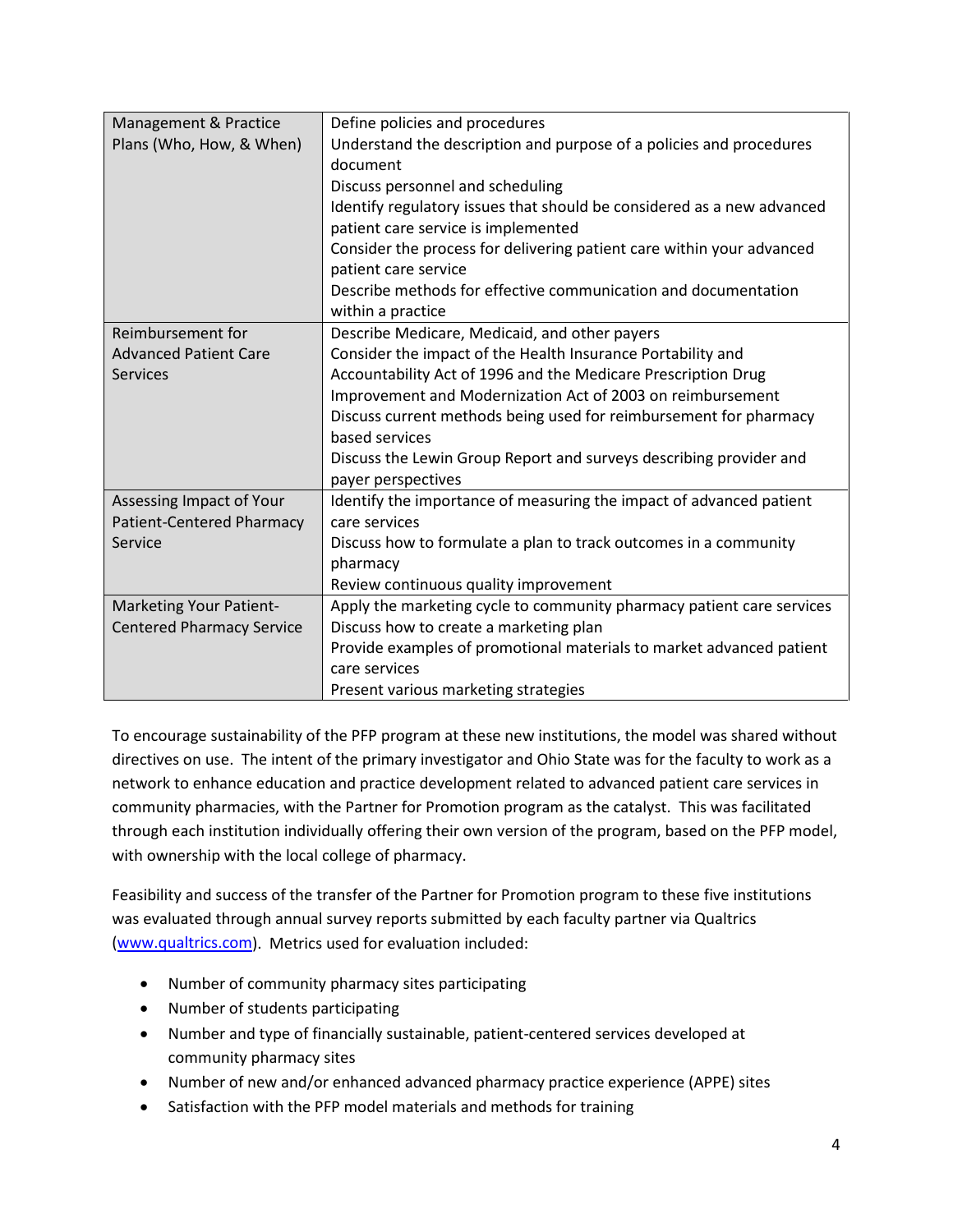- Suggestions for improvement to the materials and methods for training
- Amount of time spent with various aspects of integrating the model
- Perspective on the feasibility of adoption of the model at other colleges of pharmacy and in other community pharmacies

In order to assure faculty were supported through this project, quarterly online meetings were held, with individual consults and communications encouraged. Annually, the faculty group met at the American Pharmacists Association Annual Meeting in the spring of 2011, 2012, and 2013. In July 2013, the faculty group, including additional, newly engaged faculty at each institution as well as other key stakeholders were convened in Chicago, IL for a one and a half day meeting to set a formal mission and vision for the PFP program and determine strategic directions.

# RESULTS

Five colleges of pharmacy offered the Partner for Promotion program through the grant period (2010- 2013); four new colleges adopted the program, while the University of Utah continued and expanded the program. These partnering institutions and faculty were chosen based on a diversity of college structures and characteristics and included Chicago State University, Midwestern University-Glendale, Northeast Ohio Medical University, University of Utah, and West Virginia University (Table 3).

| College                                 | <b>Established</b>              | <b>Curricular</b><br>Structure <sup>#</sup>           | <b>Estimated</b><br>Class Size <sup>#</sup> | <b>Private</b><br>/Public | Community<br><b>Residency</b><br>Program <sup>&amp;</sup> | <b>Faculty</b><br><b>Contact</b> | <b>Years in</b><br><b>Practice</b><br>$\Lambda$ |
|-----------------------------------------|---------------------------------|-------------------------------------------------------|---------------------------------------------|---------------------------|-----------------------------------------------------------|----------------------------------|-------------------------------------------------|
| Chicago State<br>University             | 2006                            | $2 - 4$<br>program                                    | 90                                          | Public                    | <b>No</b><br>community<br>residencies                     | Yolanda<br>Hardy                 | 14                                              |
| Midwestern<br>University -<br>Glendale  | 1998                            | year<br>round 3-<br>year; 2<br>years pre-<br>pharmacy | 151                                         | Private                   | <b>Yes</b>                                                | Mike<br>Rupp                     | 35                                              |
| Northeast Ohio<br>Medical<br>University | 2005                            | $2 - 4$<br>program                                    | 81                                          | Public                    | Yes                                                       | Tim<br>Ulbrich                   | 5                                               |
| University of<br>Utah                   | 1946; 1917<br>medical<br>school | $3 - 4$<br>program                                    | 60                                          | Public                    | Yes                                                       | <b>Brandon</b><br>Jennings       | $\overline{7}$                                  |
| West Virginia<br>University             | Approx.<br>1918                 | $2 - 4$<br>program                                    | 90                                          | Public                    | Yes                                                       | <b>Betsy</b><br><b>Elswick</b>   | 12                                              |

Table 3: Characteristics of colleges of pharmacy adopting Partner for Promotion program through 2013

\*College websites, #PharmCAS School Directory:

[http://www.pharmcas.org/collegesschools/directoryalphastate.htm,](http://www.pharmcas.org/collegesschools/directoryalphastate.htm) &APhA Residency Directory:

[http://www.ashp.org/menu/Accreditation/ResidencyDirectory,](http://www.ashp.org/menu/Accreditation/ResidencyDirectory) ^Varied sources including college websites, LinkedIn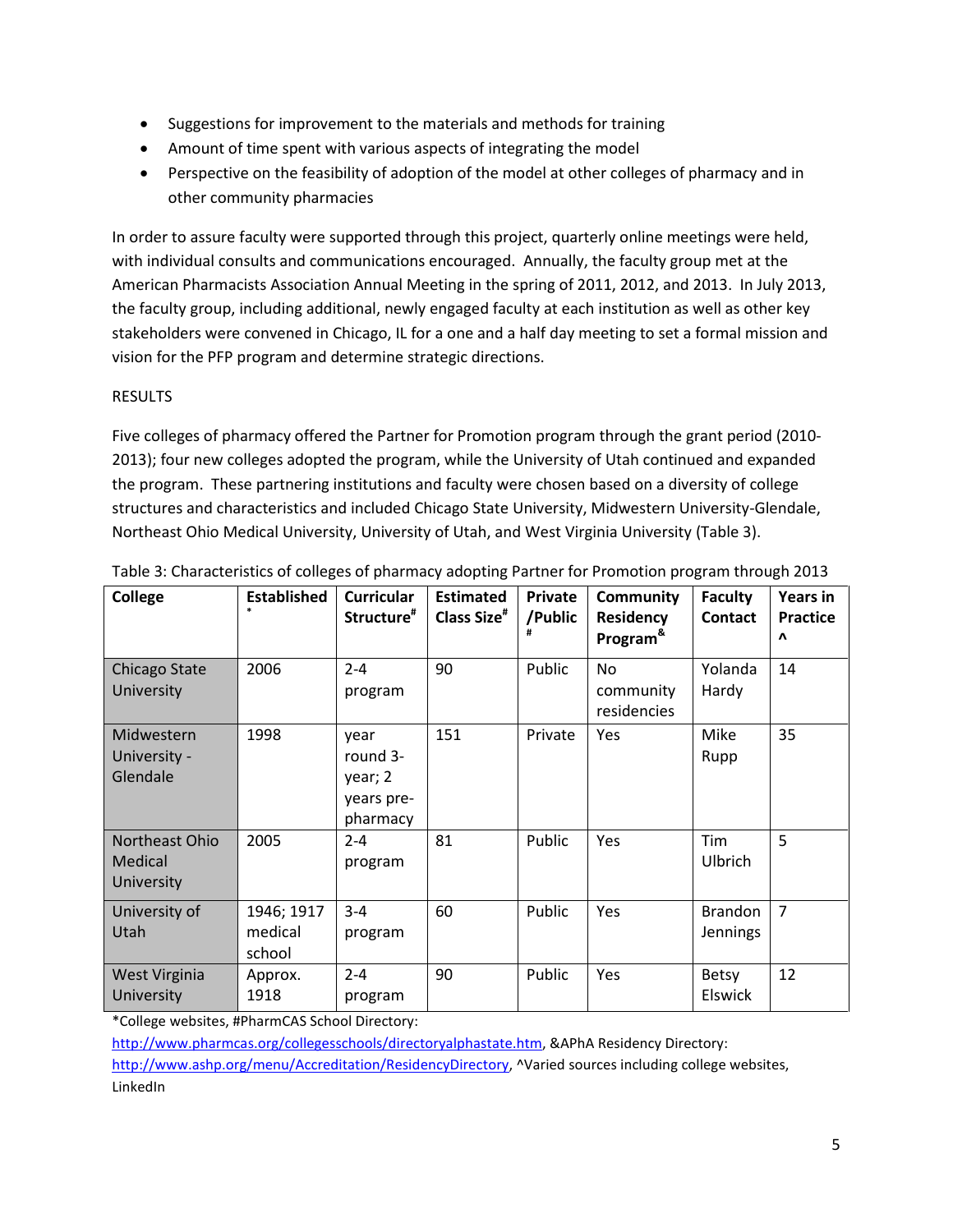Each college site offered the program to 1-3 pharmacy sites partnered with 2 students per site annually. The PFP program was completed by 18 groups at these institutions during the study period. 36 students were engaged, with pharmacy practice residents also working with the program as participants and mentors. A service was developed at each site annually with 12/18 sites continuing to offer a service created through PFP, a greater than 60% rate of sustainability. See Table 4 for details.

| <b>College of Pharmacy</b>      | <b>Number of Pharmacies</b><br><b>Engaged in PFP 2009-</b> | <b>Number of Services</b><br><b>Sustaining as of August</b> | <b>College Offering</b><br>Program in 2013-2014 |
|---------------------------------|------------------------------------------------------------|-------------------------------------------------------------|-------------------------------------------------|
|                                 | 2013                                                       | 2013                                                        |                                                 |
| <b>Chicago State University</b> | 5                                                          | 2                                                           | No, plans to restart in                         |
|                                 |                                                            |                                                             | 2014-2015                                       |
| Midwestern-Glendale             |                                                            | $\Omega$                                                    | No, plans to restart in                         |
|                                 |                                                            |                                                             | 2014-2015                                       |
| Northeast Ohio Medical          | 4                                                          | 4                                                           | Yes, 1 site                                     |
| University (NEOMED)             |                                                            |                                                             |                                                 |
| University of Utah              | 6                                                          | 4                                                           | Yes, 1 student site, 3                          |
|                                 |                                                            |                                                             | resident sites                                  |
| West Virginia University        | 2                                                          | 2                                                           | Yes, 1 student site, 2                          |
|                                 |                                                            |                                                             | resident sites                                  |

Table 4: Number of pharmacies engaged and services sustained

Services created by students and community partners engaged in the Partner for Promotion program with these institutions were varied and included Medication Therapy Management (MTM), immunizations, wellness screenings and prevention services, disease-focused and education services, and medication nutrition (Table 5). One new APPE site was created; all other offerings of PFP occurred at existing APPE sites.

|  | Table 5: Types of pharmacy services created through PFP at partnering colleges of pharmacy |
|--|--------------------------------------------------------------------------------------------|
|--|--------------------------------------------------------------------------------------------|

| <b>College of Pharmacy</b>                 | <b>Types of Service Created</b>             |
|--------------------------------------------|---------------------------------------------|
| <b>Chicago State University</b>            | <b>MTM</b> services<br>$\bullet$            |
|                                            | Immunization services<br>$\bullet$          |
|                                            | <b>Education services</b><br>$\bullet$      |
| Midwestern-Glendale                        | Anticoagulation management service<br>٠     |
| Northeast Ohio Medical University (NEOMED) | 2 MTM services<br>$\bullet$                 |
|                                            | Veterinary compounding<br>٠                 |
|                                            | Diabetes education<br>٠                     |
| University of Utah                         | 2 Immunization services<br>$\bullet$        |
|                                            | 2 Education programs<br>٠                   |
|                                            | Compounding service<br>٠                    |
|                                            | Preventative health screenings<br>$\bullet$ |
| <b>West Virginia University</b>            | Medical nutrition service<br>$\bullet$      |
|                                            | Tobacco cessation service                   |

Faculty responses in survey reports indicated 100% found the PFP Model materials Very Useful (on a scale of 1-4, Not Useful – Very Useful) and reported making no changes to the training modules. Faculty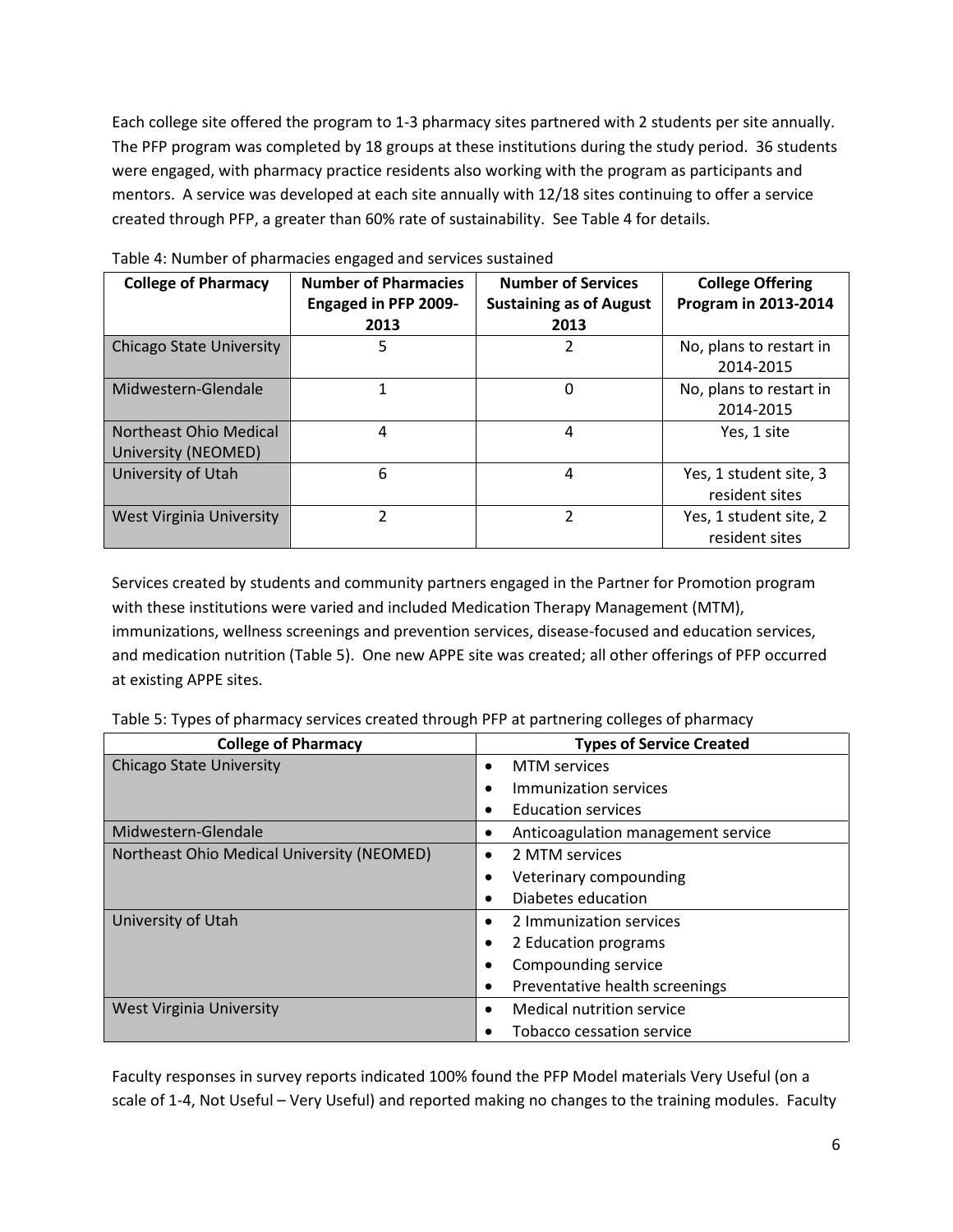spent approximately 30-80 hours annually operating the program with resulting impacts on teaching and practice enhancement (Table 6). All five colleges plan to continue offering the PFP program as part of their curriculum and/or restarting the program with current or new faculty or departmental oversight, as applicable, which demonstrates the impact of the program locally and dedication of colleges to continue the program despite faculty turnover and workload shifts.

## Table 6: Faculty statements regarding impact of PFP program

"From the start, I have been incredibly impressed with this program. It creates a learning environment that allows students and practitioners to learn together side-by-side in a 'real-world' setting. I have found that it is easy to use and has helped our institution to advance pharmacy practice in our state on a much larger scale than the clinical faculty can accomplish alone at their individual practice sites."

"The students who participated in PFP at [our institution] felt the PFP program experience prepared them to take a vague, nebulous idea and transform it into a fully operationalized plan for implementing a new professional service from a busy community pharmacy. By applying equal emphasis to the practice model and the business model, the highly structured PFP program assists students and their community-based preceptors to bridge the chasm that often separates these important and sometimes conflicting considerations."

"The Partner for Promotion Program has allowed our students to learn a step-wise approach to developing, implementing and evaluating a patient care project. Through this project, I have seen our students develop a new understanding of the opportunities a community pharmacist has to impact patient lives. I truly believe this program instills a thought process that allows the student to identify a need and develop a solution, regardless of the practice setting. These students are changing the practice of community pharmacy right in front of our eyes."

### DISCUSSION

This project demonstrated successful transfer and implementation of the Partner for Promotion model at five colleges of pharmacy beyond the originating institution. In a three-year period, 18 pharmacies were impacted, with 12 of the created services still being offered to patients. This program also guided 36 students through the process of developing and implementing a sustainable service in a community pharmacy. Faculty were satisfied with model materials, and all 5 colleges plan to continue to offer the Partner for Promotion program moving forward. Three colleges had faculty shifts in 2012; these colleges of pharmacy have allocated resources to the program so that it will be continued moving forward.

In testing the framework put forth (Table 1) through this project, it is evident the framework needs the addition of a step that involves formal training of the adopter of the materials. Additionally, the order put forth through the initial framework did not match the order of model sharing that occurred through expansion to the other colleges engaged in this project. Investigators propose a new framework for further expansion of the Partner for Promotion and other educational models between colleges of pharmacy in the future (Table 7).